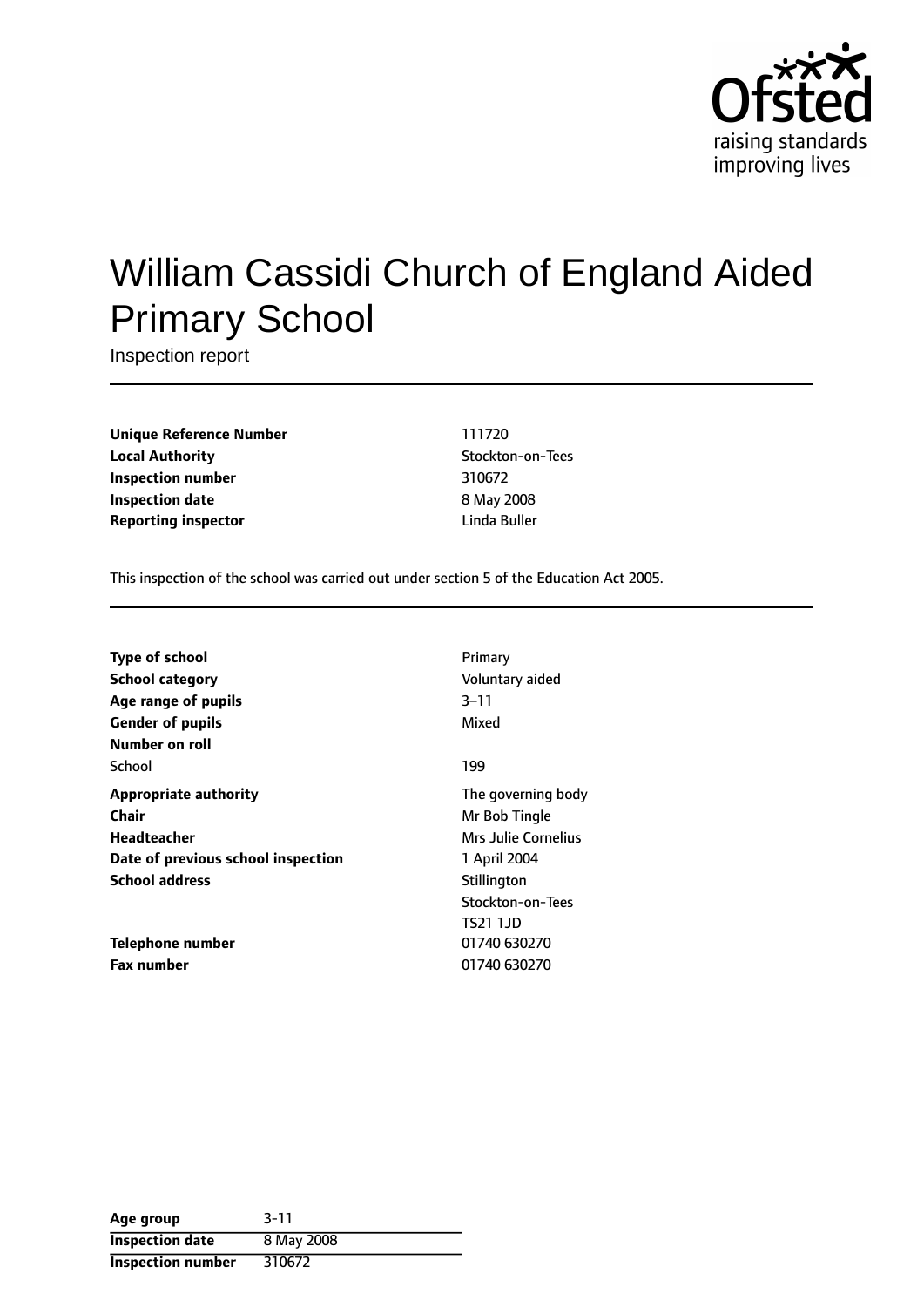© Crown copyright 2008

.

#### Website: www.ofsted.gov.uk

This document may be reproduced in whole or in part for non-commercial educational purposes, provided that the information quoted is reproduced without adaptation and the source and date of publication are stated.

Further copies of this report are obtainable from the school. Under the Education Act 2005, the school must provide a copy of this report free of charge to certain categories of people. A charge not exceeding the full cost of reproduction may be made for any other copies supplied.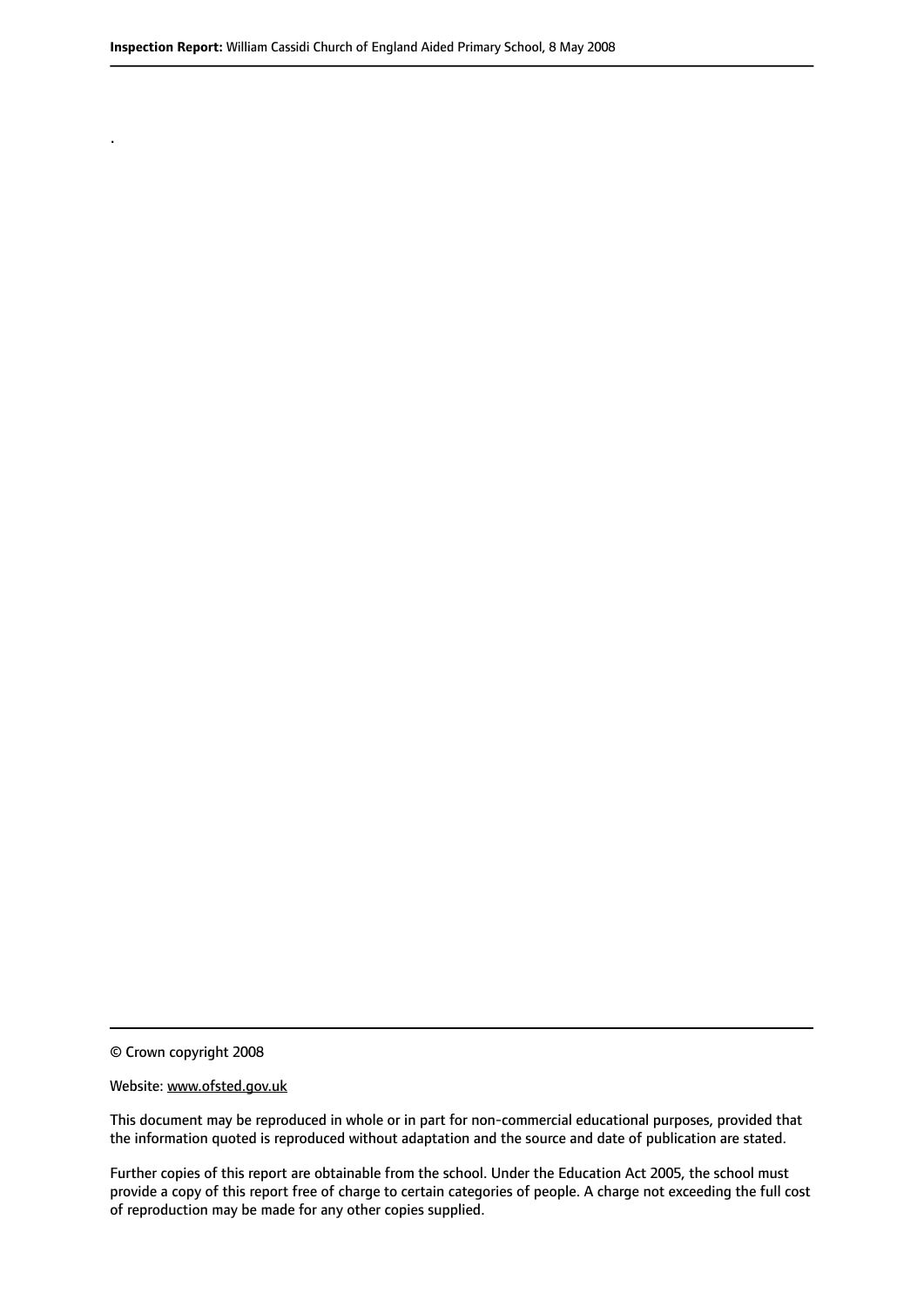# **Introduction**

The inspection was carried out by an Additional Inspector. The inspector evaluated the overall effectiveness of the school and the following issues; whether the rate of pupils' progress in each key stage resulted in good achievement overall; the impact of curriculum changes on pupils' progress and the standards they reach; whether the targets set for improvement are challenging enough to raise standards.

Evidence was gathered from the school's records of pupils' progress and the assessments of the standards they attain, from observing teaching and learning, from analysis of pupils' work in books and from discussions with pupils, staff and governors. Parents' responses to the Ofsted questionnaire were also analysed. Other aspects of the school's work were not investigated in detail, but the inspector found no evidence to suggest that the school's own assessments, as given in its self-evaluation were not justified and these have been included in this report.

## **Description of the school**

This is a smaller than average sized primary school situated in the north of Stockton- on-Tees, an area which is average in terms of social and economic advantage. Most pupils are of White British heritage. A smaller proportion than nationally claim a free school meal. The proportion of pupils with learning difficulties and/or disabilities is also below average. Through the British Council, the school has developed strong links with a partner school in India. The school is an Investor in People organisation and has attained several awards including, the Healthy School Gold Award, Eco School Green Flag Award, the Artsmark Gold Award, the Activemark and the Financial Management Standard in Schools.

#### **Key for inspection grades**

| Grade 1 | Outstanding  |
|---------|--------------|
| Grade 2 | Good         |
| Grade 3 | Satisfactory |
| Grade 4 | Inadequate   |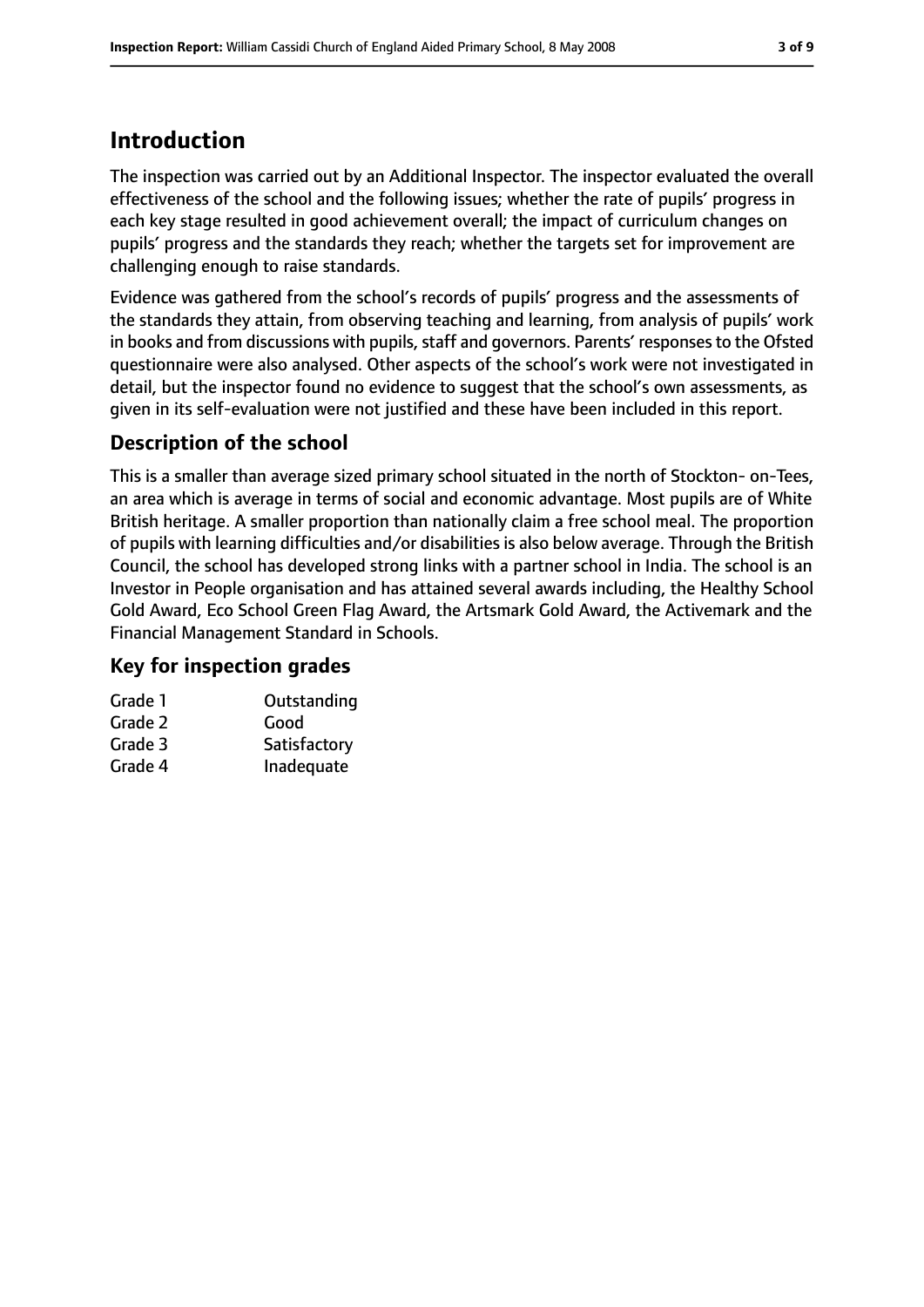## **Overall effectiveness of the school**

#### **Grade: 2**

This is a good school with several outstanding features. The quality of care, guidance and support provided for pupils is outstanding, and pupils' personal development and well-being are excellent. The school's very strong Christian ethos underpins all that happens within the school. Parents are rightly proud of the experiences provided for their children and are very supportive of the school. As one parent commented, 'My three children love going to school and I feel the best is brought out in each of them  $-$  what more can a parent ask for?'

Following their excellent start in the Foundation Stage, pupils' good progress is sustained in Key Stage 1 and is built on well in Key Stage 2 so that overall achievement by all pupils, including those with learning difficulties and/or disabilities, is good and standards are well above average. At the heart of the school's success are good leadership and management. All staff are encouraged to contribute to school improvement and many successful initiatives are the product of the staff's enthusiasm or interests. Self-evaluation is accurate and this enables the school to identify and prioritise appropriate areas for development. For example, a whole-school drive to improve pupils' writing skills has been particularly successful with the result that in the 2007 national assessments, standards in writing at the end of Key Stage 1 were exceptionally high when compared to the national average. The introduction of rigorous assessment and monitoring systems means that the school has a clear view of how well each pupil is doing and this facilitates the setting of challenging targets for further improvement. This is one of the key reasons why the rate of pupil progress is increasing and standards are rising.

Pupils' personal development and well-being, including their spiritual, moral, social and cultural development, are outstanding. Pupils respond very positively to various merit systems and behaviour is excellent. Pupils love learning and this is demonstrated in their good levels of attendance. When they sing about their school during whole-school worship their faces shine with pride. Pupils have a good understanding of the benefits of adopting a healthy lifestyle through diet and exercise, although they are aware that this is not yet wholly reflected in the choices they make. There is a very strong community spirit in school; pupils willingly help others both in school and in the wider world. They carry out responsibilities, such as being members of the school council or Eco Warriors, with maturity and enthusiasm. These activities, together with good basic skills, prepare pupils effectively for future education and work.

Teaching is good and sometimes outstanding. Teachers know the pupils really well and work very effectively with support staff to ensure that the guidance and support that pupils receive is outstanding. One of the strengths of the good teaching and learning is the good range of imaginative methods that are employed to motivate pupils and encourage their independent thinking. Most lessons are planned effectively and build well on what pupils already know. The drive to provide pupils with a real focus for their learning by linking subjects together is, in the main, successful, occasionally, however, pupils are not always clear about what it is they are required to learn and this slows their progress.

The school has developed a rich and creative curriculum which develops pupils' enthusiasm for learning and their understanding of how to take responsibility for the well-being of themselves and others. Staff have worked hard to ensure that resources and activities meet the needs and interests of all pupils. This has been particularly successful in the development of boys' early literacy skills. The curriculum is further enhanced by a wide range of after-school activities and an outstanding partnership with other providers such as a local high school. Whether it is music,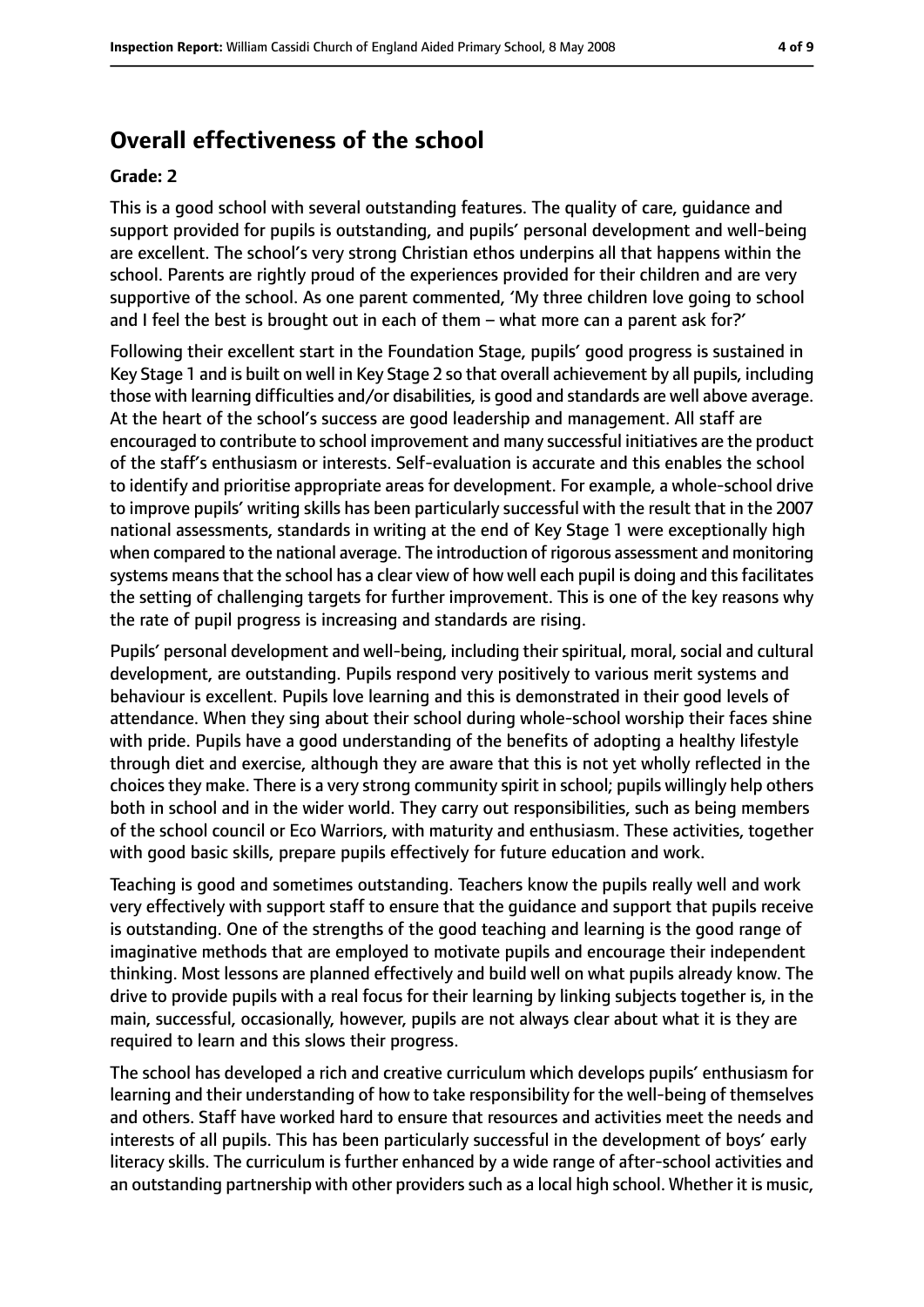sport or learning Spanish, pupils say they appreciate the opportunity to have fun and learn new skills.

The improvements made since the last inspection together with the success of recent initiatives to raise standards show that the school has a good capacity to improve further.

### **Effectiveness of the Foundation Stage**

#### **Grade: 1**

Outstanding provision in the Foundation Stage enables children to make a flying start to their education. This is a significant improvement since the last inspection. Children's attainment when they enter the Nursery is typical for the age group; they make good progress and enter Key Stage 1 as enthusiastic and well prepared learners with skills and knowledge above national expectations. Children make good progress in gaining early literacy and numeracy skills. This is the result of high quality teaching and the rich and imaginatively planned curriculum which takes its lead from children's natural curiosity. As a result, excellent opportunities are provided for children to learn through investigation and discovery. Children's progress is monitored carefully by the Foundation Stage leader who has a very good knowledge of the requirements of the early years curriculum and ensures that all children receive the appropriate support or challenge to do as well as they can.

### **What the school should do to improve further**

■ Ensure that in all lessons pupils are clear about what it is they are required to learn.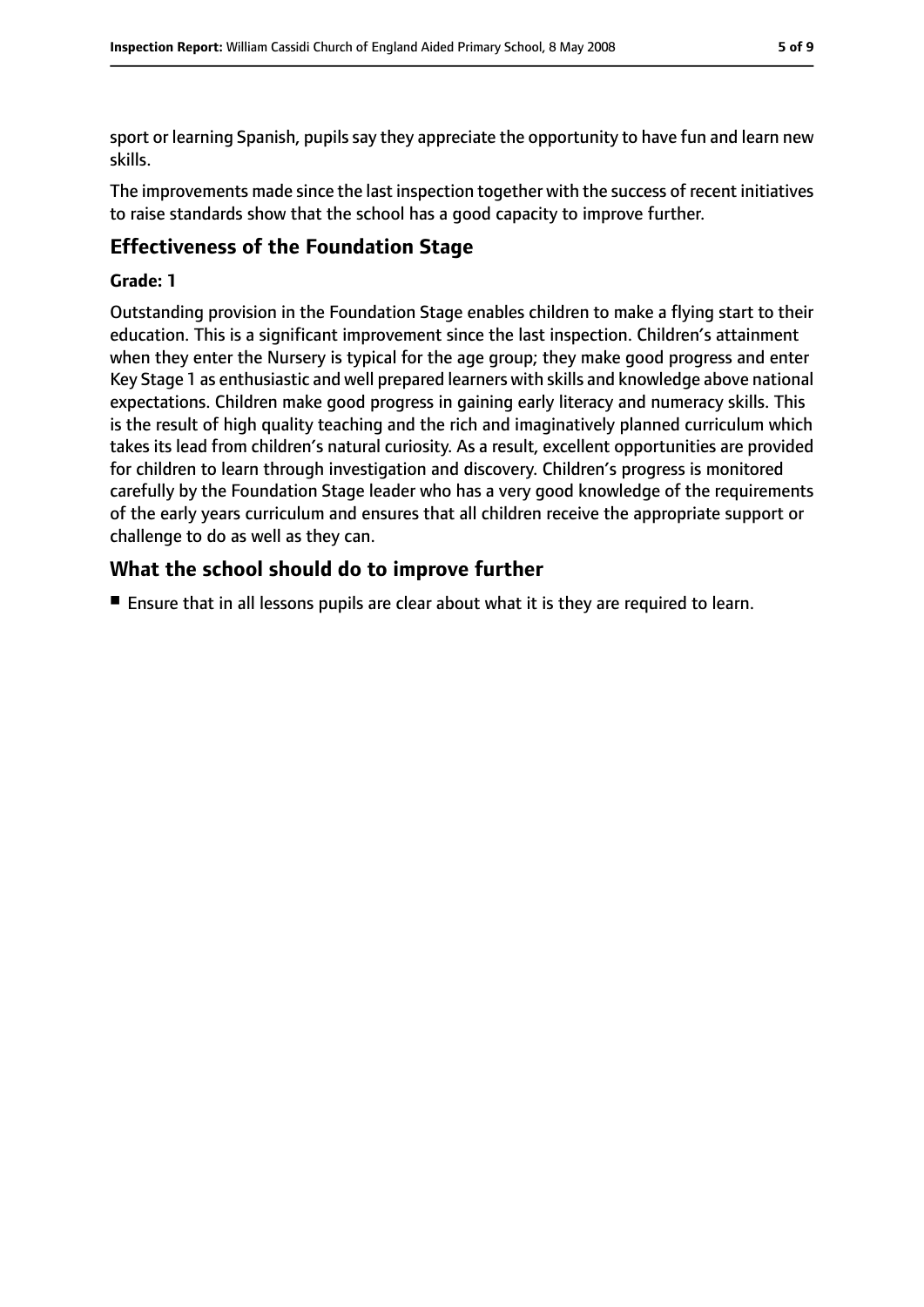**Any complaints about the inspection or the report should be made following the procedures set out in the guidance 'Complaints about school inspection', which is available from Ofsted's website: www.ofsted.gov.uk.**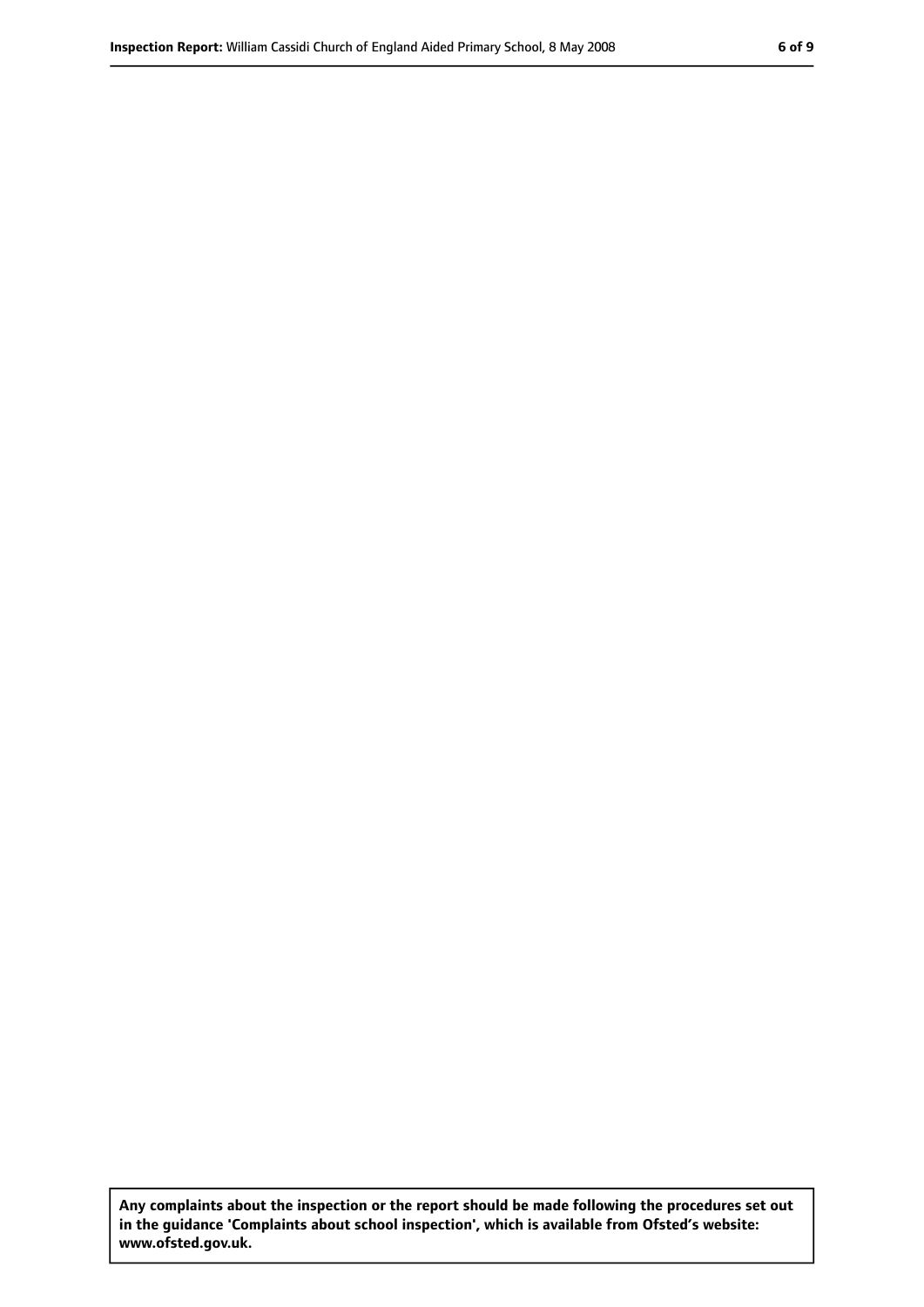# **Inspection judgements**

| $^{\backprime}$ Key to judgements: grade 1 is outstanding, grade 2 good, grade 3 satisfactory, and | <b>School</b>  |
|----------------------------------------------------------------------------------------------------|----------------|
| arade 4 inadeguate                                                                                 | <b>Overall</b> |

## **Overall effectiveness**

| How effective, efficient and inclusive is the provision of education, integrated<br>care and any extended services in meeting the needs of learners? |     |
|------------------------------------------------------------------------------------------------------------------------------------------------------|-----|
| Effective steps have been taken to promote improvement since the last<br>inspection                                                                  | Yes |
| How well does the school work in partnership with others to promote learners'<br>well-being?                                                         |     |
| The effectiveness of the Foundation Stage                                                                                                            |     |
| The capacity to make any necessary improvements                                                                                                      |     |

### **Achievement and standards**

| How well do learners achieve?                                                                               |  |
|-------------------------------------------------------------------------------------------------------------|--|
| The standards <sup>1</sup> reached by learners                                                              |  |
| How well learners make progress, taking account of any significant variations between<br>groups of learners |  |
| How well learners with learning difficulties and disabilities make progress                                 |  |

## **Personal development and well-being**

| How good is the overall personal development and well-being of the<br>learners?                                  |  |
|------------------------------------------------------------------------------------------------------------------|--|
| The extent of learners' spiritual, moral, social and cultural development                                        |  |
| The extent to which learners adopt healthy lifestyles                                                            |  |
| The extent to which learners adopt safe practices                                                                |  |
| How well learners enjoy their education                                                                          |  |
| The attendance of learners                                                                                       |  |
| The behaviour of learners                                                                                        |  |
| The extent to which learners make a positive contribution to the community                                       |  |
| How well learners develop workplace and other skills that will contribute to<br>their future economic well-being |  |

## **The quality of provision**

| How effective are teaching and learning in meeting the full range of the<br>learners' needs?          |  |
|-------------------------------------------------------------------------------------------------------|--|
| How well do the curriculum and other activities meet the range of needs<br>and interests of learners? |  |
| How well are learners cared for, quided and supported?                                                |  |

#### **Annex A**

 $^1$  Grade 1 - Exceptionally and consistently high; Grade 2 - Generally above average with none significantly below average; Grade 3 - Broadly average to below average; Grade 4 - Exceptionally low.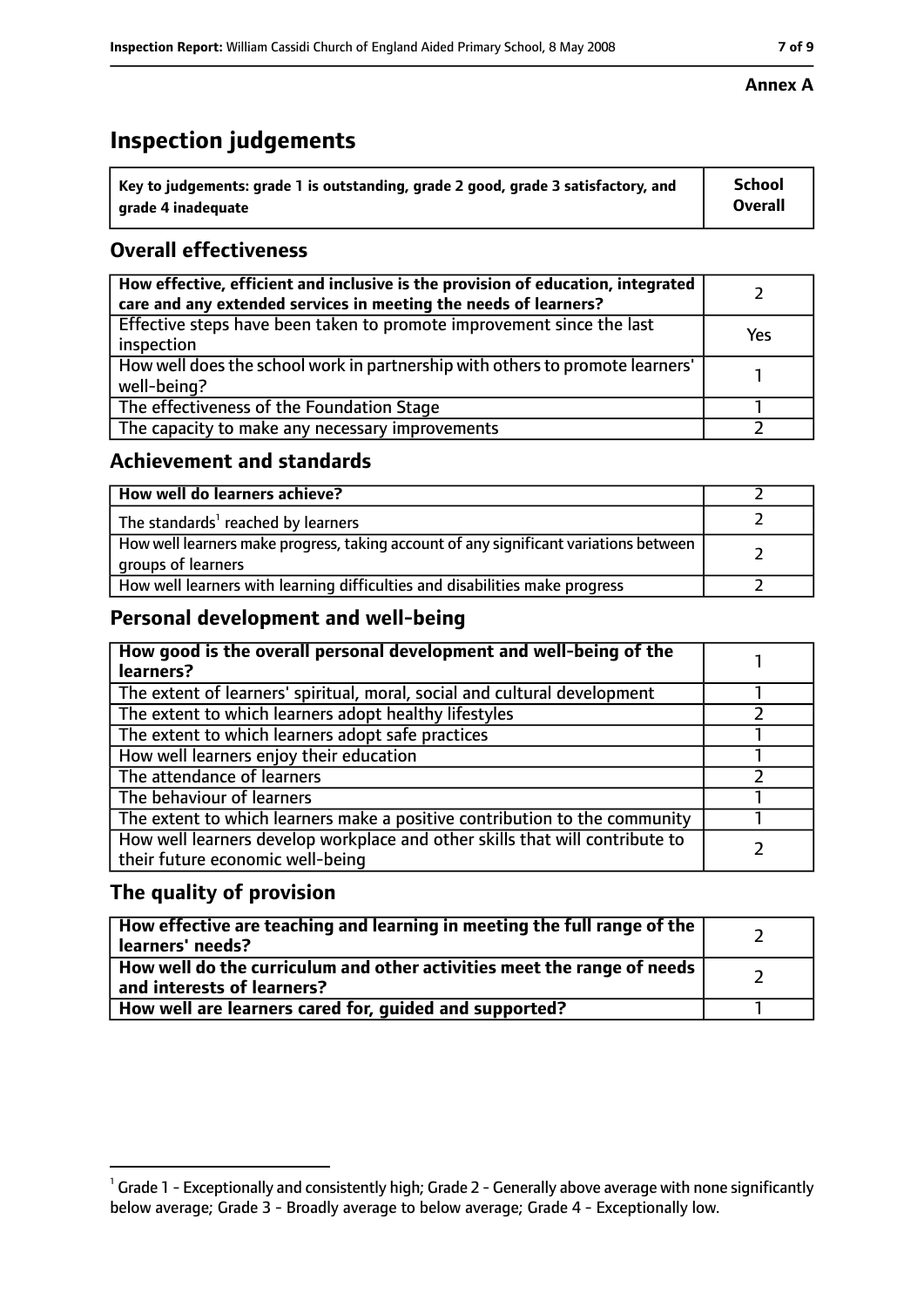#### **Annex A**

# **Leadership and management**

| How effective are leadership and management in raising achievement<br>and supporting all learners?                                              |     |
|-------------------------------------------------------------------------------------------------------------------------------------------------|-----|
| How effectively leaders and managers at all levels set clear direction leading<br>to improvement and promote high quality of care and education |     |
| How effectively leaders and managers use challenging targets to raise standards                                                                 |     |
| The effectiveness of the school's self-evaluation                                                                                               |     |
| How well equality of opportunity is promoted and discrimination tackled so<br>that all learners achieve as well as they can                     |     |
| How effectively and efficiently resources, including staff, are deployed to<br>achieve value for money                                          |     |
| The extent to which governors and other supervisory boards discharge their<br>responsibilities                                                  |     |
| Do procedures for safequarding learners meet current government<br>requirements?                                                                | Yes |
| Does this school require special measures?                                                                                                      | No  |
| Does this school require a notice to improve?                                                                                                   | No  |